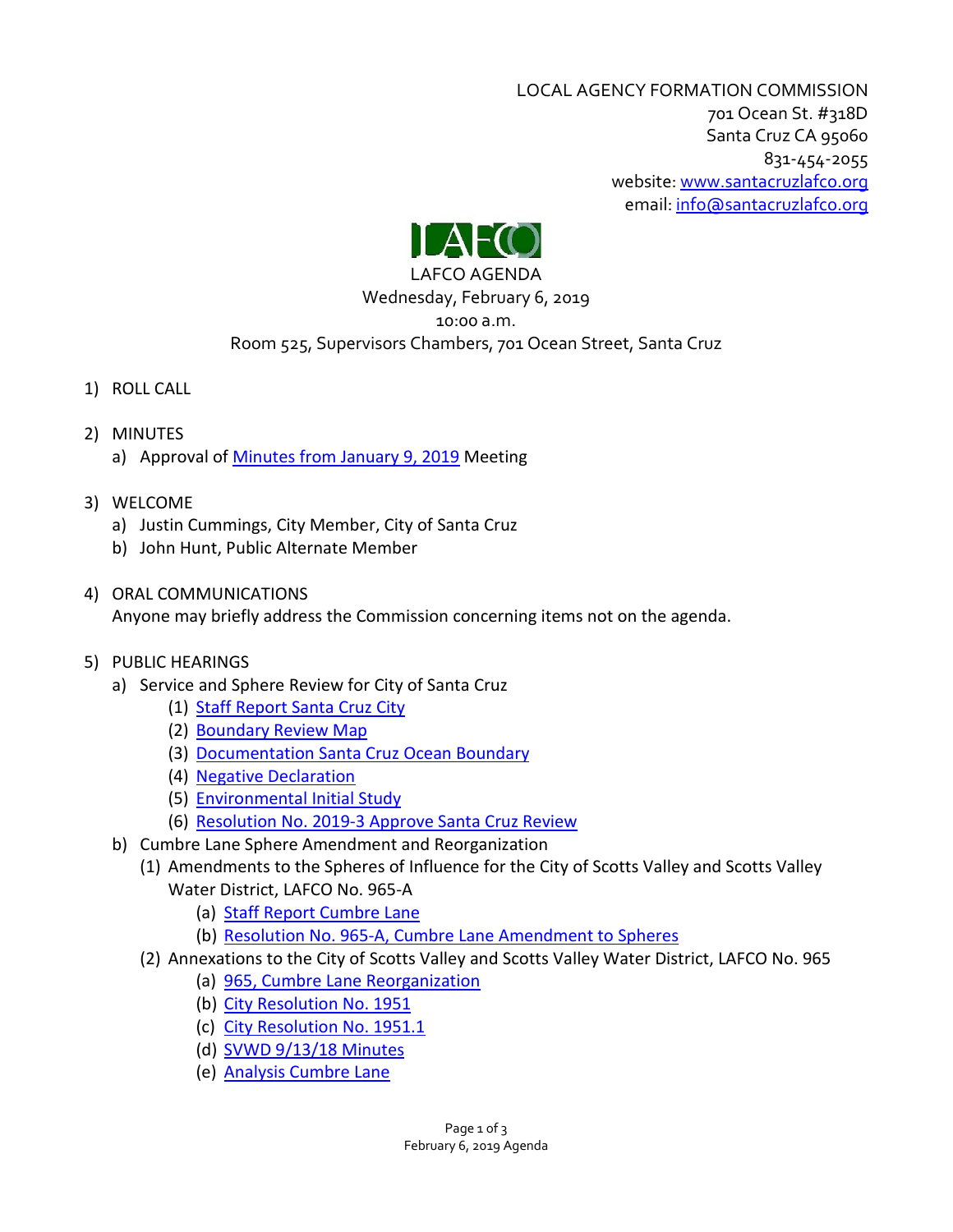- 6) OTHER BUSINESS
	- a) Time Extension on LAFCO's Authorization for the City of Watsonville to Provide Extraterritorial Water Service to a Parcel on Blake Avenue in Corralitos, LAFCO No. 959
		- (1) [1/30/19 Staff Report](https://www.santacruzlafco.org/wp-content/uploads/2019/01/6a1-1-30-19-Staff-Report-959.pdf)
		- (2) [Burgstrom's 1/22/19 Request Extension email](https://www.santacruzlafco.org/wp-content/uploads/2019/01/6a2-Burgstrom-1-22-19-Request-Extension-email.pdf)
		- (3) 1/7/19 email [to Lisa Burgstrom](https://www.santacruzlafco.org/wp-content/uploads/2019/01/6a3-1-7-19-Burgstrom-email.pdf)
		- (4) [3/7/18 LAFCO Minutes re: 959](https://www.santacruzlafco.org/wp-content/uploads/2019/01/6a4-3-17-18-LAFCO-Minutes-959.pdf)
		- (5) [2/26/18 Staff Report](https://www.santacruzlafco.org/wp-content/uploads/2019/01/6a5-2-26-18-LAFCO-Staff-Report-959.pdf)
		- (6) Burgstrom's [1/22/18 Extension email](https://www.santacruzlafco.org/wp-content/uploads/2019/01/6a6-1-22-18-Burgstrom-Extension-Request.pdf)
		- (7) [2/23/16 Staff Report](https://www.santacruzlafco.org/wp-content/uploads/2019/01/6a7-2-23-16-Staff-Report-959.pdf)
		- (8) [2/10/16 Fire Marshall Letter](https://www.santacruzlafco.org/wp-content/uploads/2019/01/6a8-2-10-16-Fire-Marshall-Letter.pdf)
		- (9) [3/5/13 Watsonville City Will-Serve Letter](https://www.santacruzlafco.org/wp-content/uploads/2019/01/6a9-3-5-13-Watsonville-City-Will-Serve-Letter.pdf)
	- b) [Status of Proposals](https://www.santacruzlafco.org/wp-content/uploads/2019/01/6b-Status-of-Proposals-1-29-19.pdf)
	- c) Appoint a Personnel Committee for 2019
		- (1) [Staff Report Personnel Committee](https://www.santacruzlafco.org/wp-content/uploads/2019/01/6c1-Staff-Report-Personnel-Committee.pdf)
		- (2) [Personnel Policy](https://www.santacruzlafco.org/wp-content/uploads/2019/01/6c2-Personnel-Policy.pdf)
- 7) WRITTEN CORRESPONDENCE
	- a) January 24<sup>th</sup> [Letter from Lowell Webb](https://www.santacruzlafco.org/wp-content/uploads/2019/01/7a-Webb-1-24-19-Correspondence.pdf)
	- b) January 25<sup>th</sup> [Letter from Jimmy Cannizzaro](https://www.santacruzlafco.org/wp-content/uploads/2019/01/7b-Cannizzaro-1-25-19-Correspondence.pdf)

# 8) PRESS ARTICLES

# Soquel Creek Water District

a) January 17<sup>th</sup> Sentinel article: [Soquel water district gets earful](https://www.santacruzlafco.org/wp-content/uploads/2019/01/8a-SCWD-1-17-19-Sentinel-Article.pdf)

# UC Santa Cruz

- b) January 17<sup>th</sup> Sentinel article: [Regents review UCSC development](https://www.santacruzlafco.org/wp-content/uploads/2019/01/8b-UCSC-1-17-19-Sentinel-Article.pdf)
- 9) COMMISSIONER COMMENTS

Individual Commissioners may comment briefly on matters within the jurisdiction of LAFCO. No discussion or action is appropriate other than referral to staff or setting the matter as a future agenda item. The public may address the Commission on these informational matters.

# 10) PUBLIC COMMENTS BEFORE CLOSED SESSION

The public has an opportunity to address the Commission regarding the subject of the closed session before the Commission goes into closed session.

# 11) CLOSED SESSION

- a) Meet in closed session pursuant to Government Code Section 54957.
	- (1) Public Employment
	- (2) Title: Recruitment of New Executive Officer
- 12) BACK IN OPEN SESSION, ANNOUNCEMENTS FROM CLOSED SESSION